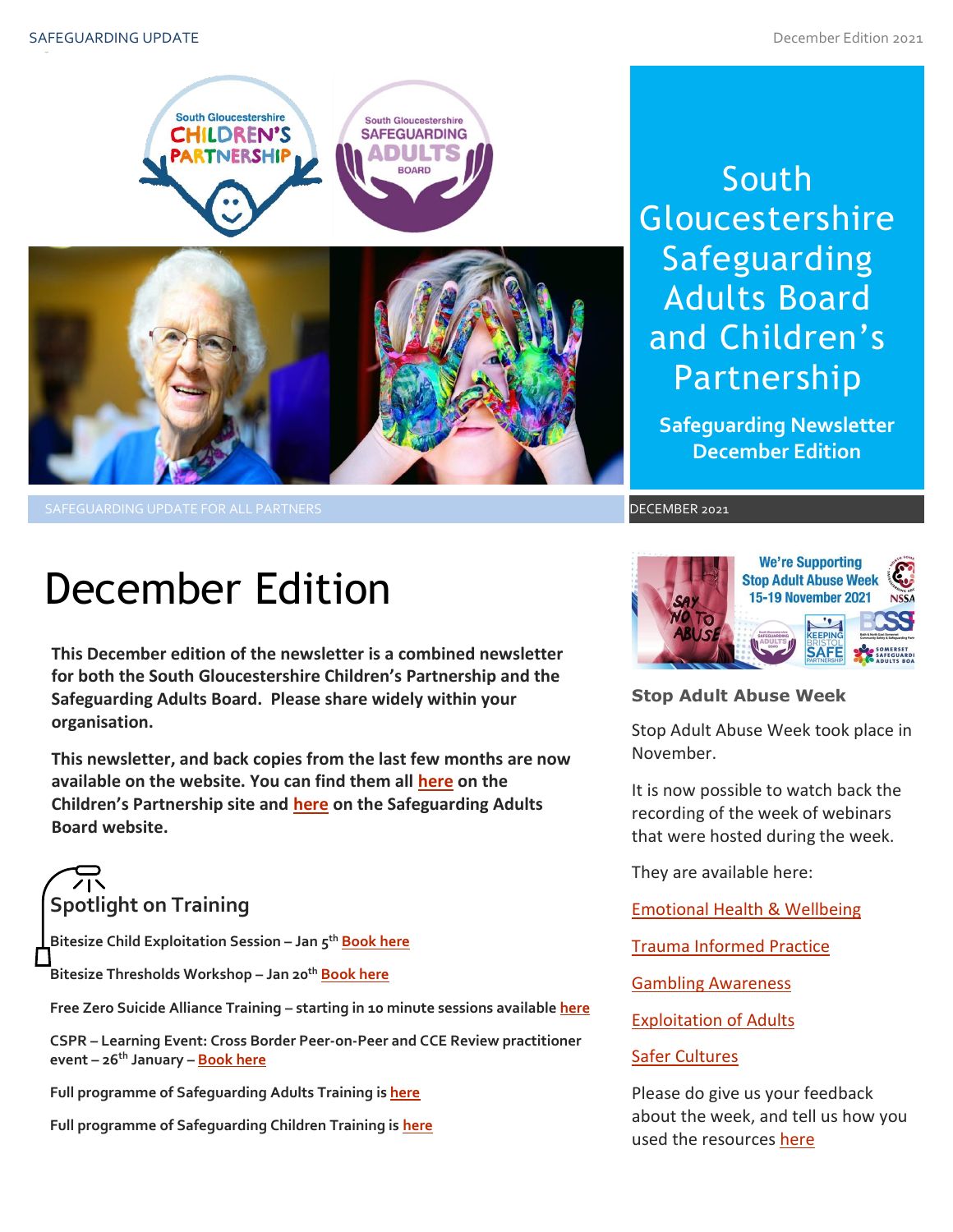#### SAFEGUARDING UPDATE And the state of the control of the control of the control of the control of the control of the control of the control of the control of the control of the control of the control of the control of the c

#### **Focus on Published Reviews and Learning**



**The Children's Partnership** has published a CSPR about Knife Crime. This is a thematic review commissioned across Bristol, North Somerset and South Gloucestershire and is available to read and download in the following ways:

Cross Border [Peer-on-Peer Abuse and Criminal Exploitation](http://sites.southglos.gov.uk/safeguarding/wp-content/uploads/sites/221/2015/05/Cross-Border-Peer-Abuse-CCE-Thematic-CSPR-Report-for-publication-2.pdf) (full report)

[Cross Border Peer-on-Peer Abuse and CCE Practitioner Learning Brief](http://sites.southglos.gov.uk/safeguarding/wp-content/uploads/sites/221/2015/05/Learning-Brief-for-Professionals-Cross-Border-Peer-on-peer-abuse-and-CCE-Thematic-CSPR.pdf)

[Keeping Young People Safe from Harm](http://sites.southglos.gov.uk/safeguarding/wp-content/uploads/sites/221/2015/05/Cross-Border-Peer-Abuse-Easy-Read-Report-Final.pdf) – Easy Read Version

There is a practitioner event you can attend in January to hear about the learning  $-$  it is free to attend and is taking place on 26<sup>th</sup> January at 1.30pm. Book a place [here](https://www.eventbrite.co.uk/e/cross-border-cspr-practitioner-event-tickets-203050749257)

**The Safeguarding Adults Board** has published learning from a Discretionary SAR called 'Holly' – this is about a lady who died by suicide last year in South Gloucestershire and the there is a learning brief for professionals available to share within your organisation. You can read the learning about Holly [here](http://sites.southglos.gov.uk/safeguarding/wp-content/uploads/sites/221/2015/05/Holly-Discretionary-SAR-Learning-Brief-November-2021.pdf)

#### **Learning from Multi-Agency Audits**

The Safeguarding Adults Board's Quality Assurance Sub group meets every quarter to undertake a multi-agency audit. The most recent audit was about Adult Exploitation. The learning is available [here](http://sites.southglos.gov.uk/safeguarding/wp-content/uploads/sites/221/2017/05/QA-Audit-Exploitation-November-2021.pdf)

The Children's Partnership also has a Quality Assurance Sub group and that meet quarterly to undertake multiagency audits. The most recent audit was about the Voice of the Child and the learning is available [here](http://sites.southglos.gov.uk/safeguarding/wp-content/uploads/sites/221/2016/04/QA-Audit-Voice-of-Child-sept-2021.pdf)

#### **Annual Reports**

Both the Safeguarding Adults Board and the Children's Partnership have now published Annual Reports for 2020-2021

Read the Children's Partnership Annual Report [here](http://sites.southglos.gov.uk/safeguarding/wp-content/uploads/sites/221/2015/05/South-Gloucestershire-Childrens-Partnership-Annual-Report-2020-2021-FINAL.pdf)

Read the Safeguarding Adult's Board Annual Report [here](http://sites.southglos.gov.uk/safeguarding/wp-content/uploads/sites/221/2015/05/South-Gloucestershire-Safeguarding-Adults-Board-Annual-Report-2020-21.pdf)



#### **Holiday Activities and Food Programme (HAF)**



Did you know about the support available for families in the Christmas period? There is a Holiday Activities and Food Programme (HAF) offer for the Christmas holidays. Parents and carers will need to apply directly to providers. Everything you need is in the following link: [Supporting families in school holidays | BETA -](https://beta.southglos.gov.uk/supporting-families-in-school-holidays) South [Gloucestershire Council \(southglos.gov.uk\)](https://beta.southglos.gov.uk/supporting-families-in-school-holidays)

Eligibility criteria: this is for children and young people that are eligible for benefits-related free school meals, however there is a

little flexibility to provide places for children and young people assessed as being in need, looked-after children, children with an education, health and care plan (EHC), children assessed as otherwise vulnerable, or children living in areas of high deprivation. If you know of any families who may benefit from this provision over the holidays, please refer them to the website. Any direct queries from parents can go to the dedicated HAF mailbox: [HAF@southglos.gov.uk](mailto:HAF@southglos.gov.uk)